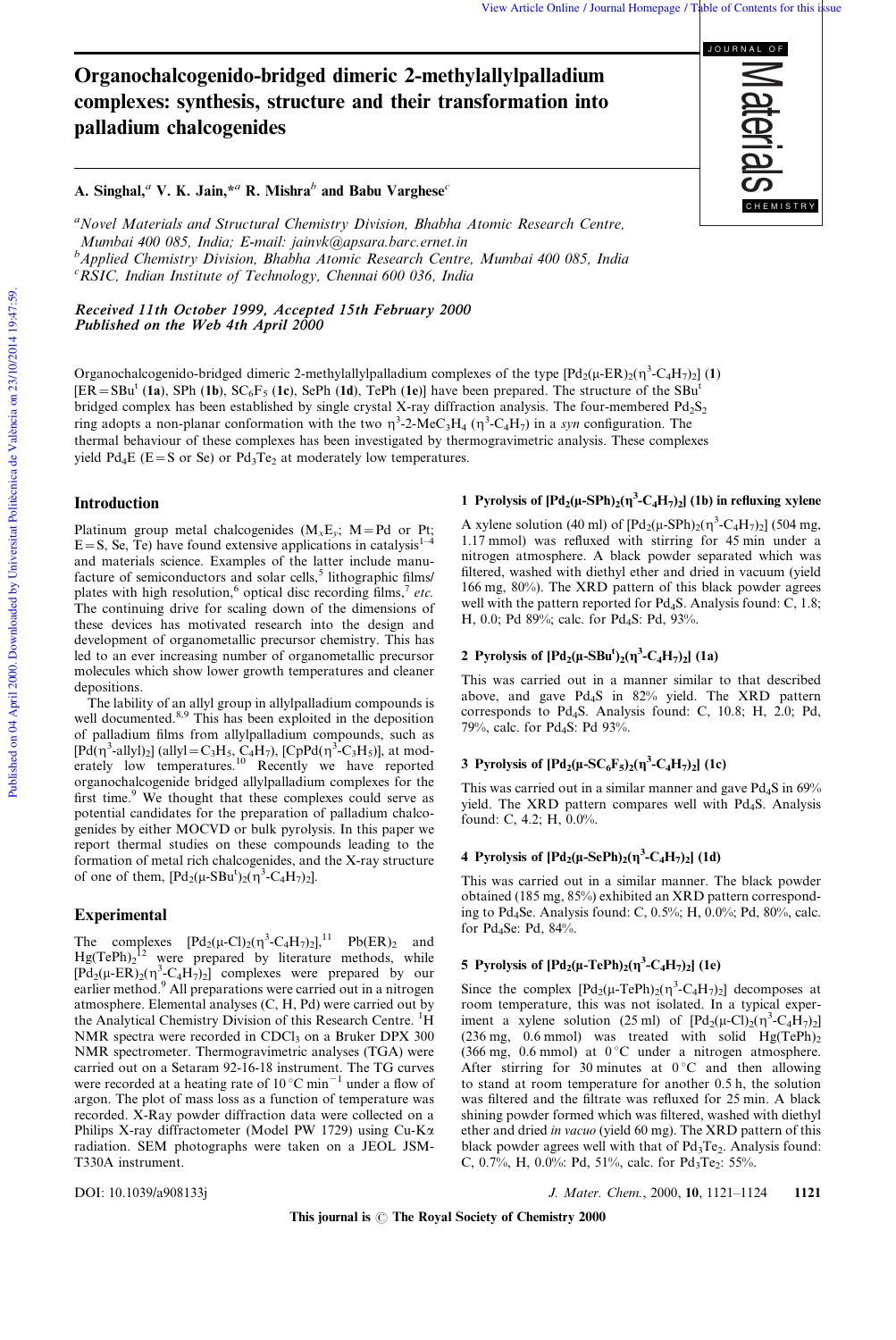**Table 1** Crystal data and structure refinement details for  $[Pd_2(\mu SBu^{t}$ <sub>2</sub>( $\eta^{3}$ - $\check{C}_{4}H_{7}$ )<sub>2</sub>]

| Chemical formula                                | $C_{16}H_{32}Pd_2S_2$                          |
|-------------------------------------------------|------------------------------------------------|
| Formula weight                                  | 501.34                                         |
| Crystal system, Space group                     | Orthorhombic, $C221$                           |
| Unit cell dimensions:                           |                                                |
| $a/\AA$                                         | 12.369(3)                                      |
| $h/\AA$                                         | 13.674(2)                                      |
| $c/\text{\AA}$                                  | 12.3800                                        |
| $V/\AA$ <sup>3</sup>                            | 2093.8(7)                                      |
| Z                                               | 4                                              |
| $D_c$ /mg m <sup>-3</sup>                       | 1.590                                          |
| Absorption coefficient, $\mu$ /mm <sup>-1</sup> | 1.908                                          |
| Index ranges                                    | $-10 < h < 14$ , $-10 < k < 16$ , $0 < l < 14$ |
| Reflections collected/unique                    | 2053/1845 $[R_{\text{int}} = 0.0173]$          |
| Data/restraints/parameters                      | 1845/0/108                                     |
| Final R indices $[I>2\sigma(I)]$                | $R1 = 0.0184$ , $wR2 = 0.0448$                 |
| R indices (all data)                            | $R1 = 0.0213$ , $wR2 = 0.0470$                 |

#### Crystallography

X-Ray data on yellow crystals of  $[\text{Pd}_2(\mu\text{-}S\text{Bu}^t)_2(\eta^3\text{-}C_4\text{H}_7)_2]$  (1a)  $(0.15 \times 0.10 \times 0.10 \text{ mm})$  were collected at room temperature  $(295 \pm 1 \text{ K})$  on an Enraf-Nonius CAD-4 diffractometer using graphite monochromated Mo-K $\alpha$  radiation ( $\lambda = 0.71073 \text{ Å}$ ) employing the  $\omega$ -2 $\theta$  scan technique. The unit cell parameters (Table 1) were determined from 25 reflections measured by a random search routine and indexed by the method of short vectors followed by least squares refinement. The intensity data were corrected for Lorentz-polarization and absorption effects. The structure was solved using SHELXS  $86^{13}$  and refined using SHELXL 93<sup>14</sup> computer programs. The non-hydrogen atoms were refined anisotropically.

CCDC reference number 1145/210. See http://www.rsc.org/ suppdata/jm/a9/a908133j/ for crystallographic files in .cif format.

#### Results and discussion

Organochalcogenide bridged 2-methylallylpalladium complexes were prepared by transmetallation reactions (eqn. 1, 2): $\frac{9}{2}$ 

$$
[Pd_2(\mu\text{-}Cl)_2(\eta^3\text{-}C_4H_7)_2]+Pb(ER)_2\to[Pd_2(\mu\text{-}ER)_2(\eta^3\text{-}C_4H_7)_2]+PbCl_2
$$
  
**1a-d**

 $[{\sf Pd}_2(\mu\text{-}{\sf Cl})_2(\eta^3\text{-}{\sf C}_4{\sf H}_7)_2]+{\sf Hg}({\sf TePh})_2\to [{\sf Pd}_2(\mu\text{-}{\sf TePh})_2(\eta^3\text{-}{\sf C}_4{\sf H}_7)_2]+{\sf HgCl}_2$ 

These samples 1a-1d gave satisfactory microanalyses. Except for 1c  $\lbrack$ <sup>(1</sup>H NMR in CDCl<sub>3</sub>  $\delta$  1.99 (s, Me), 2.86 (br, *anti* CH), 3.47 (br, syn CH); analysis found (calcd.): C, 32.8 (33.3), H, 2.0 (2.0%)] which is reported in this work, the  ${}^{1}H$  NMR spectra of the other samples were in agreement with our reported data.<sup>9</sup>

**Fig. 1** Crystal and molecular structure of  $[{\rm Pd}_2(\mu$ -SBu<sup>t</sup>)<sub>2</sub>( $\eta$ <sup>3</sup>-C<sub>4</sub>H<sub>7</sub>)<sub>2</sub>].

 $C<sub>3</sub>$ 

Pr.

**Table 2** Selected bond lengths  $(\mathring{A})$  and angles ( $\degree$ ) for  $[Pd_2(\mu-SBu^t)_2-Pd_2(\mu-SDu^t)]$  $(\eta^3$ -C<sub>4</sub>H<sub>7</sub>)<sub>2</sub>]<sup>a</sup>

| Bond lengths                               |           |                       |           |  |  |  |  |
|--------------------------------------------|-----------|-----------------------|-----------|--|--|--|--|
| $Pd-C(5)$                                  | 2.140(3)  | $Pd-Pd#1$             | 3.1447(6) |  |  |  |  |
| $Pd-C(8)$                                  | 2.150(11) | $Pd-S(1)$             | 2.361(2)  |  |  |  |  |
| $Pd-C(7)$                                  | 2.163(9)  | $Pd-S(1)\#1$          | 2.351(2)  |  |  |  |  |
| $S(1) - C(1)$                              | 1.851(4)  | $Pd#1-S(1)$           | 2.351(2)  |  |  |  |  |
| Bond angles                                |           |                       |           |  |  |  |  |
| $C(5)-Pd-C(8)$                             | 39.5(4)   | $C(1)-S(1)-Pd$        | 114.3(3)  |  |  |  |  |
| $C(5)-Pd-C(7)$                             | 36.4(4)   | $S(1)$ -Pd- $S(1)$ #1 | 78.09(3)  |  |  |  |  |
| $C(7)-Pd-C(8)$                             | 66.6(2)   | $Pd-S(1)-Pd\#1$       | 83.74(3)  |  |  |  |  |
| $C(7)$ – $C(5)$ – $C(8)$                   | 115.8(5)  | $S(1)$ -Pd-C(5)       | 137.3(3)  |  |  |  |  |
| $C(7)-C(5)-Pd$                             | 72.7(5)   | $S(1)$ -Pd-C(7)       | 106.8(3)  |  |  |  |  |
| $C(8)-C(5)-Pd$                             | 70.6(5)   | $S(1)$ -Pd-C(8)       | 171.4(4)  |  |  |  |  |
| $C(6)-C(5)-Pd$                             | 115.7(2)  | $S(1)\#1-Pd-C(5)$     | 140.1(3)  |  |  |  |  |
| $C(5)-C(7)-Pd$                             | 70.9(4)   | $S(1)\#1-Pd-C(7)$     | 174.6(3)  |  |  |  |  |
| $C(5)-C(8)-Pd$                             | 69.9(4)   | $S(1)\#1-Pd-C(8)$     | 108.3(3)  |  |  |  |  |
| $C(1)-S(1)-Pd$                             | 117.5(4)  |                       |           |  |  |  |  |
| Dihedral angles                            |           |                       |           |  |  |  |  |
| $S(1)$ -Pd-S(1)#1/C(7)-C(5)-C(8): 68.3°    |           |                       |           |  |  |  |  |
| $C(7)-Pd-C(8)/C(7)-C(5)-C(8)$ : 73.1°      |           |                       |           |  |  |  |  |
| $S(1)$ -Pd-S(1)#1/S(1)-Pd#1-S(1)#1: 118.5° |           |                       |           |  |  |  |  |
| "#1 x, $-y$ , $-z+1$ .                     |           |                       |           |  |  |  |  |

The phenyltellurato bridged compound decomposes on standing in solution within a few minutes, hence further characterisation data could not be obtained.

### Structure of  $[{\rm Pd}_2(\mu - {\rm SBu}^t)_2(\eta^3 - C_4H_7)_2]$  (1a)

The crystal and molecular structure of  $[{\rm Pd}_2(\mu-SBu^t)_2(\eta^3 C_4H_7$ )<sub>2</sub>] was established by X-ray diffraction. An ORTEP plot of the molecule together with the crystallographic numbering scheme is depicted in Fig. 1. Selected bond lengths, angles and dihedral angles are given in Table 2.

The two palladium atoms are held together by two bridging thiolato groups and the resulting four membered  $Pd_2S_2$  ring is non-planar. Although the four-membered  $Pd_2X_2$  unit in binuclear allylpalladium complexes stabilized by a singleatom bridging ligand (e.g., Cl) usually adopts a planar<br>conformation  $15-19$  bent, structures, are reported for conformation,  $15-19$  bent structures are reported for  $[{\rm Pd}_2(\mu\text{-Cl})_2(\eta^3\text{-}1,3\text{-MeCHCH}_2\text{CHMe})_2]^{20}$  and  $[{\rm Pd}_2(\mu\text{-Cl})_2\text{-}$  $(\eta^3$ -CH<sub>2</sub>CH<sub>2</sub>CHBu<sup>t</sup>)<sub>2</sub><sup>21</sup> The two palladium square planes in the present case are inclined to each other at  $118.5^\circ$ . The dihedral angle between the mean planes of C7, C8, Pd, S1, S1#1 and C7#1, C8#1, Pd#1, S1#1, S1 is 123.1°. The Pd-S distances are all equal and are within the expected range.<sup>2</sup>

Each palladium atom is symmetrically bonded to a 2 methylallyl group with a mean Pd $-C$  distance of 2.51 Å which compares well with those found in other allylpalladium complexes.<sup>15 $-18$ </sup> The plane of the three allylic carbons forms a dihedral angle of  $68.3^\circ$  with the PdS<sub>2</sub> plane. The two 2methylallyl ligands are mutually syn. The methyl group on the central carbon atom of the allyl ligand is  $0.277 \text{ Å}$  out of the plane of the three allyl carbons. The angle  $C(7)-Pd-C(8)$ 



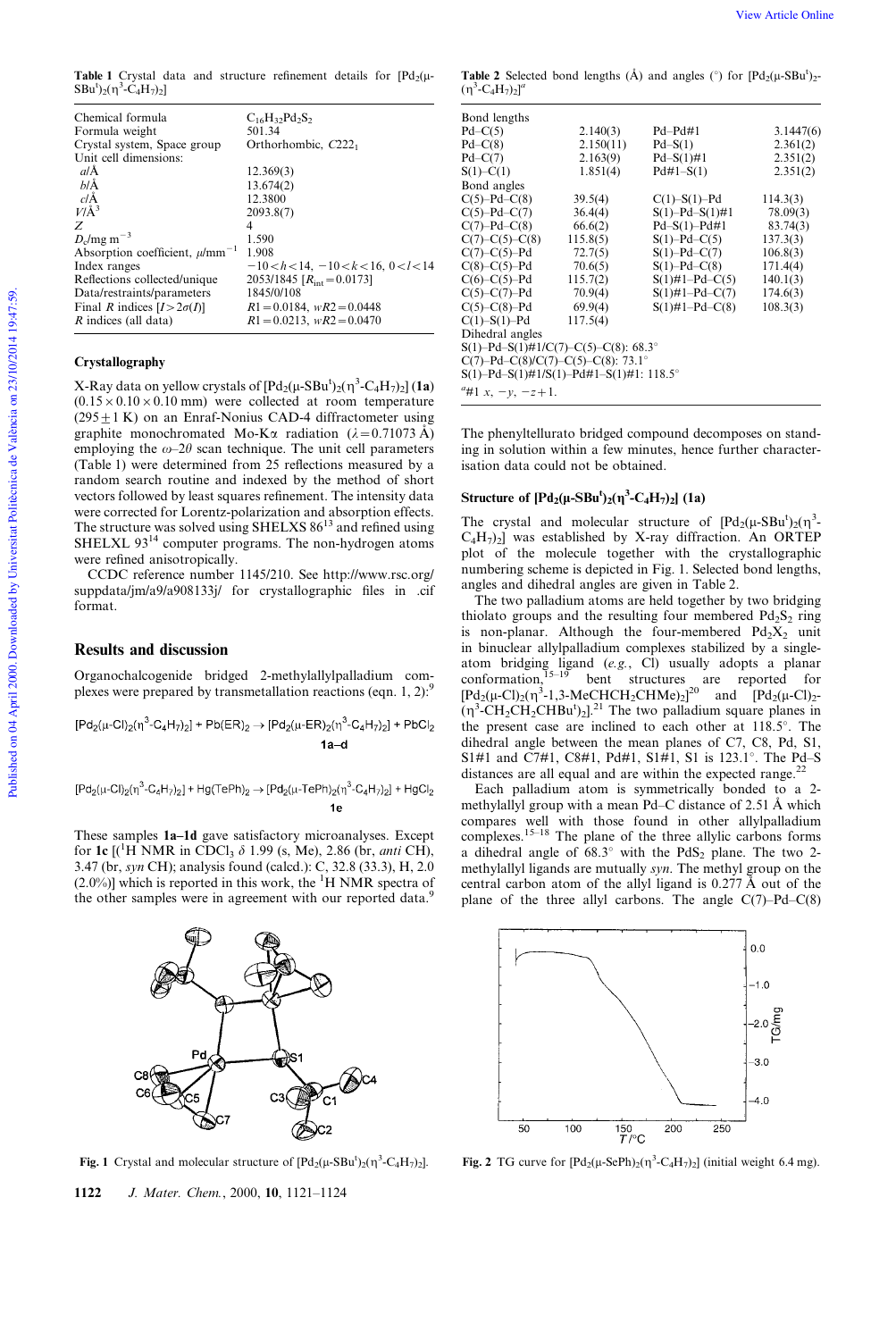**Table 3** TGA data for  $[Pd_2(\mu-ER)_2(\eta^3-C_4H_7)_2]$  complexes<sup>*a*</sup>

|                                                                                                                                                                                                                                                                                                                                                                             | Step I                   |                                         | Step II                |                                                        | Step III                           |                   |
|-----------------------------------------------------------------------------------------------------------------------------------------------------------------------------------------------------------------------------------------------------------------------------------------------------------------------------------------------------------------------------|--------------------------|-----------------------------------------|------------------------|--------------------------------------------------------|------------------------------------|-------------------|
| Compound                                                                                                                                                                                                                                                                                                                                                                    | $T \cap C$               | $\%$ wt. loss                           | $T \cap C$             | $\%$ wt. loss                                          | $T \cap C$                         | $\%$ wt. loss     |
| $[{\rm Pd}_2(\mu\text{-}SBu^t)_2(\eta^3\text{-}C_4H_7)_2]$<br>$[{\rm Pd}_{2}(\mu$ -SC <sub>6</sub> F <sub>5</sub> ) <sub>2</sub> ( $\eta$ <sup>3</sup> -C <sub>4</sub> H <sub>7</sub> ) <sub>2</sub> ]<br>$[{\rm Pd}_{2}(\mu$ -SPh $)_{2}(\eta^{3}$ -C <sub>4</sub> H <sub>7</sub> $)_{2}]$<br>$[{\rm Pd}_{2}(\mu\text{-SePh})_{2}(\eta^{3}\text{-C}_{4}\text{H}_{7})_{2}]$ | 157<br>148<br>140<br>112 | 43 <sup>b</sup><br>10.7<br>13.4<br>13.9 | _<br>175<br>161<br>143 | $\overline{\phantom{a}}$<br>47.7<br>$41.8^{c}$<br>31.7 | 197<br>200<br>$\frac{1}{2}$<br>194 | 10<br>8.9<br>11.7 |

"The error observed in the mass loss is within  $\pm 2\%$ . "Decomposes in two superimposable steps (I and II). "Decomposes in two superimposable steps (II and III).



Fig. 3 XRD pattern for Pd<sub>4</sub>Se obtained from  $[Pd_2(\mu-SePh)_2(\eta^3 C_4H_7$ )<sub>2</sub>] in refluxing xylene.

 $(66.6(2)°)$  agrees favourably with the corresponding angle observed in chloro-bridged allylpalladium dimers.<sup>17,18</sup> However, the S-Pd-S angle (78.09 $^{\circ}$ ) is reduced significantly from the corresponding X-Pd-X ( $\sim$ 90 $^{\circ}$ ) reported in several bi-nuclear allyl palladium complexes. $16-19,23$ 

### Thermal analysis of  $[{\rm Pd}_2(\mu-{\rm ER})_2(\eta^3{\rm -}C_4H_7)_2]$  complexes

The thermogravimetric analyses of  $[{\rm Pd}_2(\mu-{\rm ER})_2(\eta^3-{\rm C}_4{\rm H}_7)_2]$  $(ER = SBu<sup>t</sup>, SC<sub>6</sub>F<sub>5</sub>, SPh, SePh)$  were carried out in a flowing argon atmosphere. The TG curves showed that these complexes decompose in three steps (Fig. 2; Table 3), finally leading to the formation of  $Pd_4E$  (E=S or Se). Because of the superimposing nature of decomposition steps, the mechanism of decomposition of these complexes could not be worked out with confidence. However, the total mass loss in all these complexes obtained from TG analysis agrees well within experimental error with the calculated mass loss for the formation of  $Pd_4E$ . As shown by the TG curves, the complexes



Fig. 4 SEM of Pd<sub>4</sub>Se obtained from  $[{\rm Pd}_2(\mu{\text{-}}{\rm SePh})_2(\eta^3{\text{-}}{\rm C}_4{\rm H}_7)_2]$  in refluxing xylene.

[Pd<sub>2</sub>(µ-ER)<sub>2</sub>( $\eta^3$ -C<sub>4</sub>H<sub>7</sub>)<sub>2</sub>] decompose at 157, 148, 140 and 112 °C respectively for  $ER = SBu^t$ ,  $SC_6F_5$ , SPh, and SePh. The decomposition of the phenyltellurato-bridged complex at room temperature coupled with the above observations indicates that the stabilities of these complexes vary in the following order:  $SBu^t > SC_6F_5 > SPh > SePh \gg TePh$ .

To prepare large quantities of palladium chalcogenides, a large amount of the 2-methylallylpalladium precursor (100-500 mg) was heated in a furnace under a dry flowing argon atmosphere at a temperature where they start decomposing (as shown by TG curves) or refluxed in xylene for 30-60 min. Palladium chalcogenides obtained from all the three routes  $(i.e.$ TG, furnace decomposition, or by refluxing in xylene) show similar X-ray diffraction patterns indicating the formation of the same product in each case. Furthermore their X-ray powder diffraction patterns (Table 4; Fig. 3) compare well with the patterns reported for standard compounds.<sup>24</sup> The elemental

Table 4 X-Ray powder pattern data for palladium chalcogenides, obtained from allylpalladium complexes: observed  $d$ -values (Å) (intensity)

|                | $[{\rm Pd}_2(\mu\text{-}SBu^t)(\eta^3\text{-}C_4H_7)_2]$ | $[{\rm Pd}_{2}(\mu$ -SC <sub>6</sub> F <sub>5</sub> ) <sub>2</sub> ( $\eta$ <sup>3</sup> -C <sub>4</sub> H <sub>7</sub> ) <sub>2</sub> ] | $[{\rm Pd}_{2}(\mu$ -SPh $)_{2}(\eta^{3}$ -C <sub>4</sub> H <sub>7</sub> $)_{2}]$ | $[{\rm Pd}_{2}(\mu\text{-SePh})_{2}(\eta^{3}\text{-}C_{4}H_{7})_{2}]$ | $[{\rm Pd}_2(\mu$ -TePh) <sub>2</sub> ( $\eta^3$ -C <sub>4</sub> H <sub>7</sub> ) <sub>2</sub> ] |
|----------------|----------------------------------------------------------|------------------------------------------------------------------------------------------------------------------------------------------|-----------------------------------------------------------------------------------|-----------------------------------------------------------------------|--------------------------------------------------------------------------------------------------|
|                | $\rightarrow$ Pd <sub>4</sub> S                          | $\rightarrow$ Pd <sub>4</sub> S                                                                                                          | $\rightarrow$ Pd <sub>4</sub> S                                                   | $\rightarrow$ Pd <sub>4</sub> Se                                      | $\rightarrow$ Pd <sub>3</sub> Te <sub>2</sub>                                                    |
| -1             | 2.787(11.6)                                              | 2.554(55.0)                                                                                                                              | 2.550(83.2)                                                                       | 2.608(25.0)                                                           | 2.30(100.0)                                                                                      |
| 2              | 2.555(69.4)                                              | 2.449(48.1)                                                                                                                              | 2.442(33.5)                                                                       | 2.476(44.4)                                                           | 2.125(15.2)                                                                                      |
| 3              | 2.447(28.4)                                              | 2.284(93.6)                                                                                                                              | 2.281(100.0)                                                                      | 2.364(37.7)                                                           | 1.665(10.8)                                                                                      |
| 4              | 2.321(20.2)                                              | 2.202(100.0)                                                                                                                             | 2.209(96.5)                                                                       | 2.331(100.0)                                                          | 1.606(10.8)                                                                                      |
| 5              | 2.283(79.5)                                              | 2.112(57.4)                                                                                                                              | 2.105(49.2)                                                                       | 2.233(87.9)                                                           | 1.597(10.8)                                                                                      |
| 6              | 2.207(100.0)                                             | 1.769(28.3)                                                                                                                              | 1.877(25.9)                                                                       | 2.155(82.1)                                                           | 1.525(10.0)                                                                                      |
| 7              | 2.113(60.0)                                              | 1.4559(17.6)                                                                                                                             | 1.762(24.1)                                                                       | 1.915(14.0)                                                           |                                                                                                  |
| 8              | 1.885(10.0)                                              | 1.372(16.3)                                                                                                                              | 1.502(20.8)                                                                       | 1.793(21.1)                                                           |                                                                                                  |
| 9              | 1.806(9.51)                                              | 1.355(16.3)                                                                                                                              | 1.450(20.8)                                                                       | 1.765(14.9)                                                           |                                                                                                  |
| 10<br>11       | 1.766(15.3)<br>1.748(9.51)                               |                                                                                                                                          | 1.414(19.2)<br>1.371 (19.2)                                                       | 1.647(7.91)<br>1.582(12.54)                                           |                                                                                                  |
| 12<br>13       | 1.622(5.06)<br>1.553(9.00)                               |                                                                                                                                          |                                                                                   | 1.543(7.34)<br>1.480(7.91)                                            |                                                                                                  |
| 14             | 1.456(8.51)                                              |                                                                                                                                          |                                                                                   | 1.464(6.78)                                                           |                                                                                                  |
| 15<br>16<br>17 | 1.417(4.34)<br>1.399(4.34)<br>1.374(8.51)                |                                                                                                                                          |                                                                                   | 1.401(7.91)                                                           |                                                                                                  |